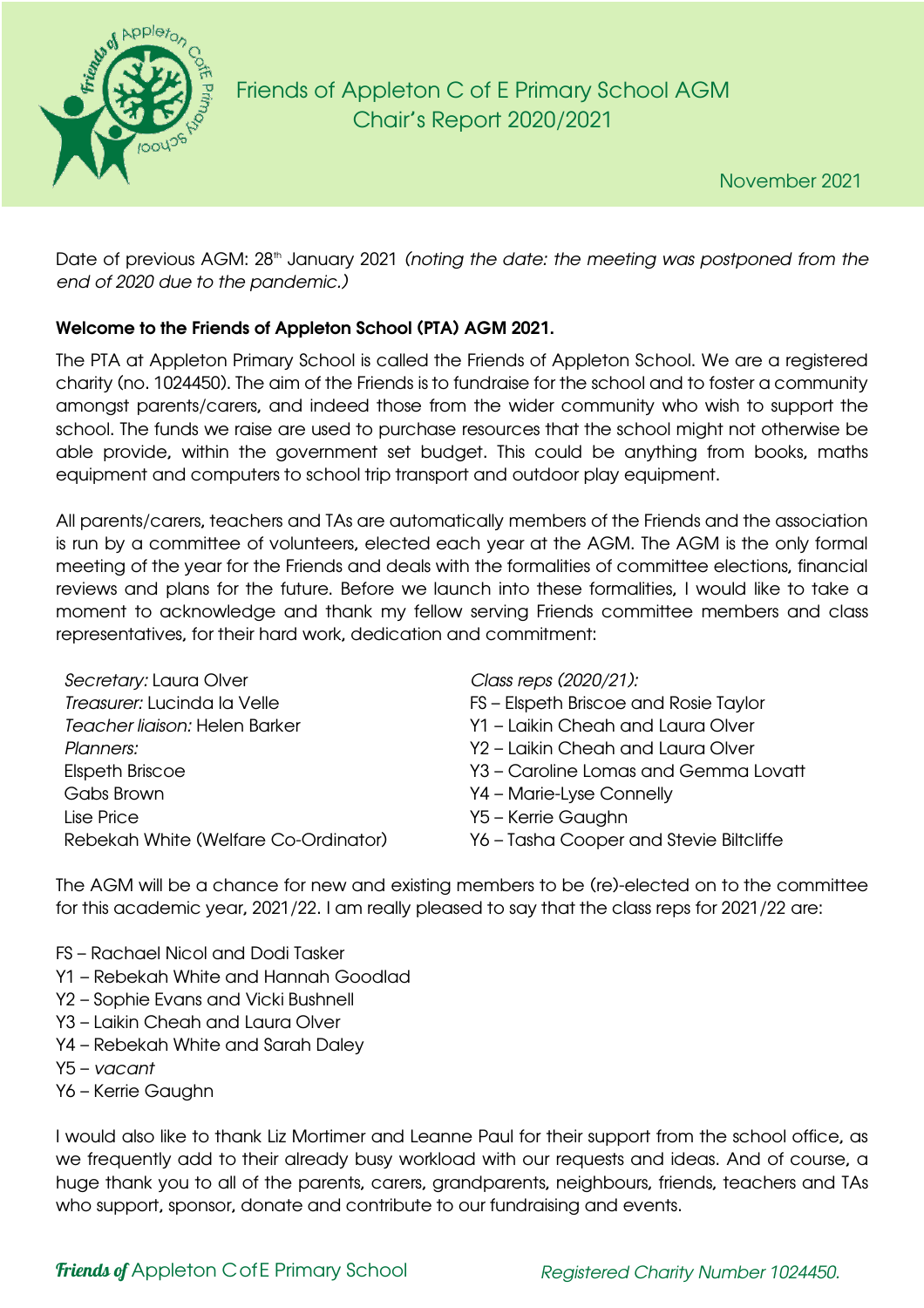## Important note regarding in-person events

With regard to the pandemic, this last year and a half has obviously been a very difficult time for everyone and the restrictions have meant that the Friends have not been able to fundraise in the same way, or to the same degree as we usually do. We have not been able to hold an in-person event since March 2020 and *the school has requested that this remains the case* until we see a more stable situation in the course of 2022. That said, I would like to give an overview of the Friends fundraising, events and spending that *did* happen during the 2020/21 academic year.

## Events and fundraising

## *Let's get interactive! June/July 2021*

We raised over £15,000 together. Parents, carers, grandparents, governors, the wider community and local businesses all supported our 'Let's get interactive' campaign, to provide each classroom with a new interactive whiteboard.

The use of a standalone website (www.friendsofappletonschool.co.uk), proved very useful, particularly for outside community – it was a place that donors could go to, to find out all the information they needed. The Friends Committee also sent out regular updates and sent 'thank you' letters to every donor.

| Let's get interactive! Campaign Financial Summary          |            |  |  |
|------------------------------------------------------------|------------|--|--|
| <b>DONATIONS RECIEVED:</b>                                 |            |  |  |
| Virgin Money Giving (including Gift Aid and fees deducted) | £8,825.57  |  |  |
| Donations via BACS & Stewardship (no gift aid collected)   | £6,230.00  |  |  |
| Donations via Paypal (no gift aid collected)               | £98.40     |  |  |
| <b>Total income:</b>                                       | £15,153.97 |  |  |
| <b>EXPENSES:</b>                                           |            |  |  |
| Website domain & hosting (12 months)                       | £50.17     |  |  |
| Virgin Money joining fee (reimbursed after VM closed)      | £0.00      |  |  |
| <b>Total expenses:</b>                                     | £50.17     |  |  |
| <b>Fundraising total</b>                                   | £15,103.80 |  |  |

*On-line shopping with Easy Fundraising and Amazon Smile*

Thanks to everyone who shops on-line through Easy Fundraising and Amazon Smile, we received £230.64 over the academic year 2020/21. This is a useful passive income stream! It is worth the occasional reminder to parents/carers to use these payment gateways when they can.

## *School clothes bank*

The school now has a clothes bank and the Friends receive money for the clothes donations. A flyer was sent out to promote this initially. It is worth sending reminders.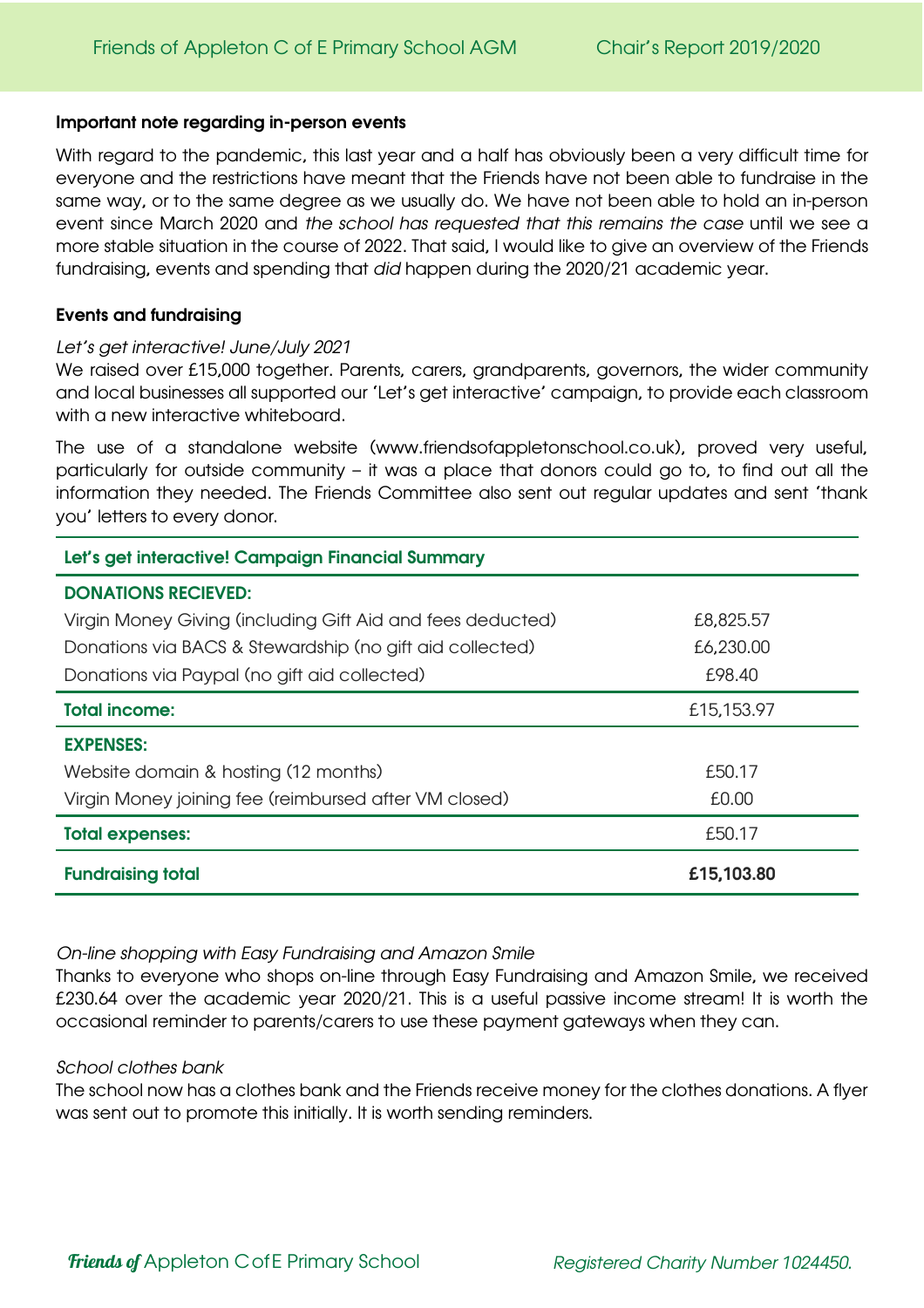## Spending (highlights)

## *October 2020*

• As per the annual tradition, each class teacher was given £100 to spend on resources for their classes. This is a really useful 'extra' for them. This sum of money is normally raised by the half-termly cake sales.

## *March 2021*

• The Friends contributed £2,600 for 8 new picnic benches for outdoor learning and lunches. These benches have a 25-year guarantee and can seat 6-8 children. This money was raised thanks to everyone's generous fundraising help, contributions and donations over the last few years.

## *July 2021*

• As discussed in the previous section, funds raised in the 'Let's get interactive!' campaign, meant the Friends were able to fund a new interactive whiteboard for each class. These were installed in September 2021. This campaign was hugely successful owing to the support from school children, parents, carers, grandparents, all the school governors, villagers, charitable trusts and local businesses, SCB Oxford Ltd and Swim School of Oxfordshire. Thank you again.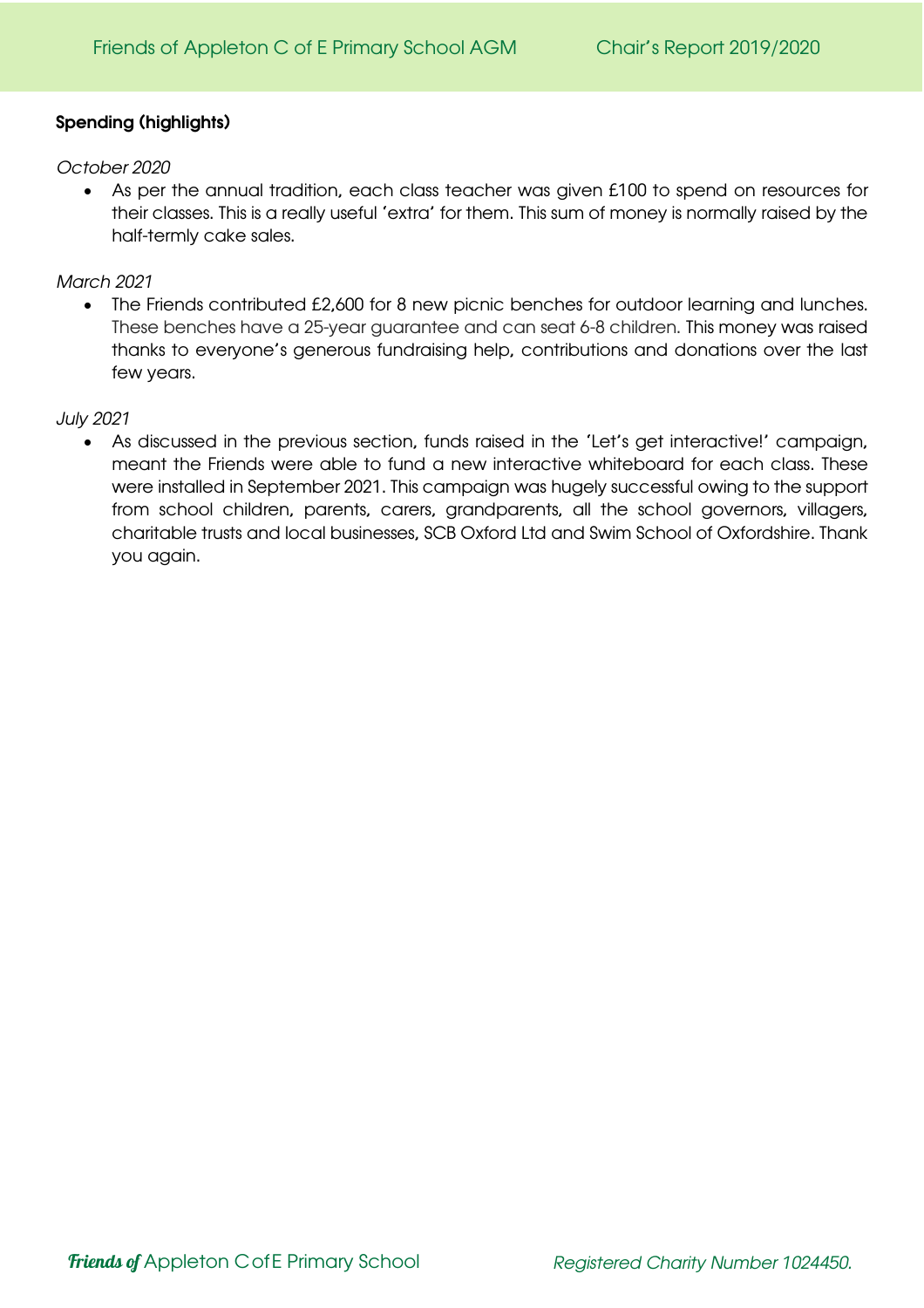Financial summary for the period 31<sup>st</sup> August 2020 - 31<sup>st</sup> August 2021 (financial operating period of the charity)

| <b>Bank Balance 31/08/2020</b>                                        | £10,010.21 |
|-----------------------------------------------------------------------|------------|
| <b>INCOME:</b>                                                        |            |
| Christmas craft morning & teacher gift donations                      | £1,367.58  |
| Parish council donation                                               | £570.00    |
| Astra Recycling (on-site clothes bank)                                | £52.60     |
| Easy Fundraising                                                      | £169.07    |
| Amazon Smile                                                          | £61.57     |
| Let's get interactive campaign (*of funds received before 31/08/2021) | £14,336.22 |
| <b>Total income:</b>                                                  | £16,557.04 |
| <b>SPENDING:</b>                                                      |            |
| Picnic benches                                                        | £2,600.00  |
| Class contributions (for resources)                                   | £1,270.00  |
| Virtual Christmas pantomime screening 2020                            | £90.00     |
| Christmas craft morning & auxiliary staff gifts (Christmas & summer)  | £1,533.41  |
| 2 Chromebooks                                                         | £760.00    |
| ParentKind Membership                                                 | £110.00    |
| Contributions to staff leaving gifts (summer 2021)                    | £130.00    |
| School noticeboard refurbishment                                      | £14.99     |
| <b>PGL Coach</b>                                                      | £320.00    |
| Interactive whiteboards and stands                                    | £14,215.00 |
| <b>Wildflower seeds</b>                                               | £68.50     |
| LGI website hosting & domain                                          | £50.17     |
| <b>Total spending:</b>                                                | £21,343.07 |
| <b>Bank Balance 31/08/2021</b>                                        | £5,224.18  |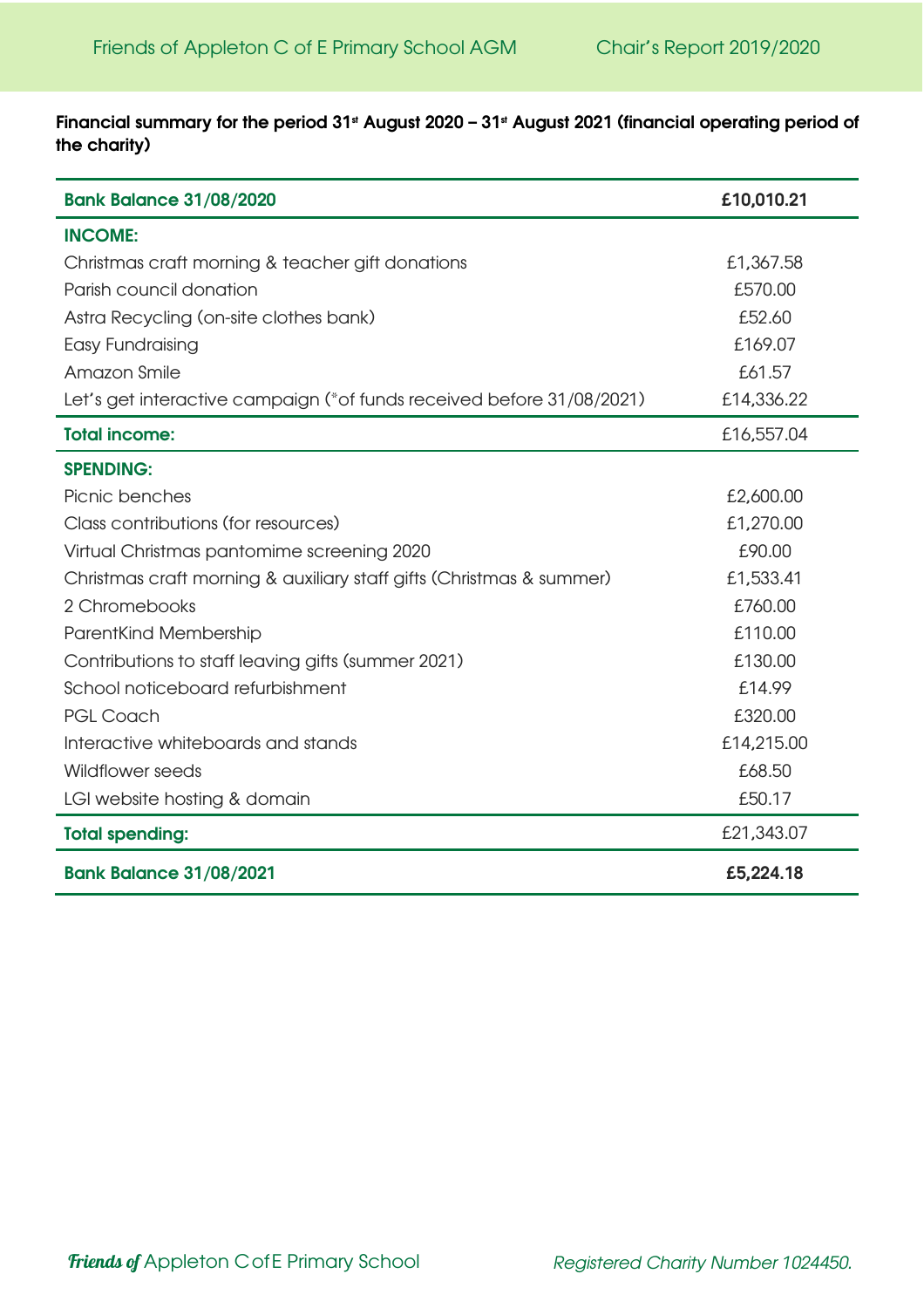## Future plans and targets

We are still working with the school on the funding priorities for the year ahead (2021/2022). Here is a summary of activity since September 2020.

| <b>Area</b>               | <b>Item</b>                                              | <b>Approx. cost</b> | <b>Note</b>                                                                                                                                                                                                                                                                       |
|---------------------------|----------------------------------------------------------|---------------------|-----------------------------------------------------------------------------------------------------------------------------------------------------------------------------------------------------------------------------------------------------------------------------------|
| 开                         | Replacement for<br><b>IWBs across the</b><br>school.     | £14,500             | Each class received a<br>new<br>interactive<br>whiteboard in September 2021, thanks to the<br>amazing support given to our 'Let's get<br>interactive!' campaign in June/July 2021. See<br>earlier in report for more info.                                                        |
| Outdoor<br>resources      | Picnic benches<br>for outdoor<br>learning and<br>lunches | £2,600              | This was a request from Mrs Carnell at the<br>of March. The<br>Friends<br>beginning<br>have<br>researched and got quotes for recycled plastic<br>junior picnic benches. These have a 25-year<br>guarantee and can seat 6-8 children. The cost<br>shown is for 8 of these benches. |
| Classroom<br>resources    | Additional<br>general<br>resources                       | £700                | This is an annual payment to be used at the<br>discretion of the class teacher. £100/class. The<br>2020/2021 academic years' payment was<br>made in October 2020.                                                                                                                 |
| General                   | Recurring annual<br>costs: trip<br>transport etc.        | £1,200              |                                                                                                                                                                                                                                                                                   |
| $\mathsf{I}\mathsf{T}$    | Chromebooks                                              | £760                | During the second stint of home learning (Jan-<br>Mar 2021), the school Governors put together<br>appeal and amazingly funded the<br>an<br>purchase of 10 Chromebooks. The Friends were<br>able to provide funding for two of these.                                              |
| $\mathsf{I}\mathsf{T}$    | iPad for each<br>class                                   | £2,500              | This would be for each class teacher - currently<br>this resource is shared, which is not ideal.                                                                                                                                                                                  |
| <b>Maths</b><br>resources | Counters, coins,<br>Numberstacks<br>etc.                 | £170                | Purchased using kind donation from the Parish<br>Council.                                                                                                                                                                                                                         |
| Pastoral                  | <b>Board games</b>                                       | £50                 | Purchased using kind donation from the Parish<br>Council.                                                                                                                                                                                                                         |
| <b>Books</b>              | Refresh class<br>libraries                               | £350                | Purchased using kind donation from the Parish<br>Council.                                                                                                                                                                                                                         |